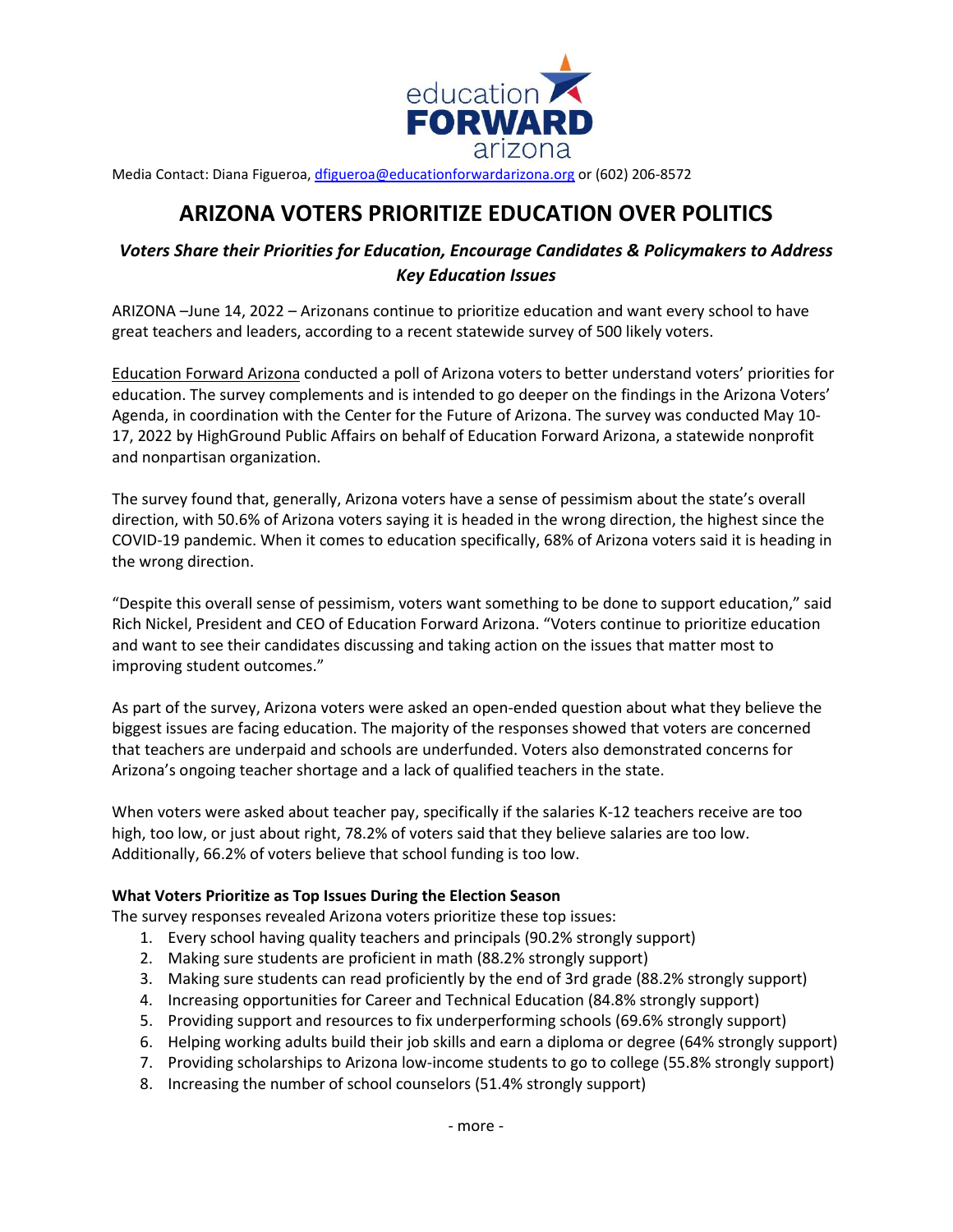These statements above received "strongly support" responses from at least 50% of all political parties and age groups.

"This research demonstrates that Arizona voters are prioritizing important education issues that will move the needle on the goals in the Arizona Education Progress Meter and meet our state's Achieve60AZ attainment goal," said Nickel. "It's clear that voters want to see candidates prioritizing and offering solutions to address our teacher shortage, to help our kids learn key subjects and ensure they have opportunities to pursue pathways that lead to education attainment and good careers."

## **What Issues Voters Do Not Support**

The survey also showed that a majority of likely Arizona voters do not support the following issues:

- Banning critical race theory
- Restricting discussions of gender identity and sexual orientation during sex education
- Closing failing schools

These issues did not have "strong support" at a level of 50% or higher or receive support from each political party and age group at 50% or above.

**What Education Issues are Important for Candidates to be Talking About in This Year's Election**

Voters were also asked what the most important education issues are for candidates to be discussing. With more than a dozen options presented, Arizona voters prioritized: ensuring every classroom has a qualified teacher, raising teacher pay, increasing school funding, and fostering more opportunities for Career and Technical Education for Arizona students.

## **What Else Voters Value**

Several value statements were also tested with voters as part of the survey. The statements receiving more than a 50% "strongly agree" sentiment and at least 50% support from all political parties and age groups include:

- Even though Arizona has a teacher shortage, it is still important that we maintain standards for high quality teachers (89.2% strongly agree)
- Improving the quality of our education system will improve our economy and quality of life for all Arizonans (77.2% strongly agree)
- The quality of a teacher is the most important factor to increase student achievement (57.8% strongly agree)
- Schools should be provided additional funding and resources to support their low-income students such as tutoring, counseling, transportation, extra meal services, dental and health screenings (55% strongly agree)
- Arizona should provide scholarships to low-income students who would otherwise not be able to afford to go to college (50% strongly agree)

"It is heartening to see the value the Arizona voters give to our teachers and their commitment to ensuring that we have high quality teachers in our classrooms," said Nickel. "It is also encouraging to see that voters prioritize actions that would close achievement gaps, including providing additional funding and resources to schools to support their low-income students and scholarships for low-income students to go to college."

## **Voters Value Education Attainment**

The statements receiving a 50% "strongly agree" sentiment and at least 50% support from all political parties and age groups include: